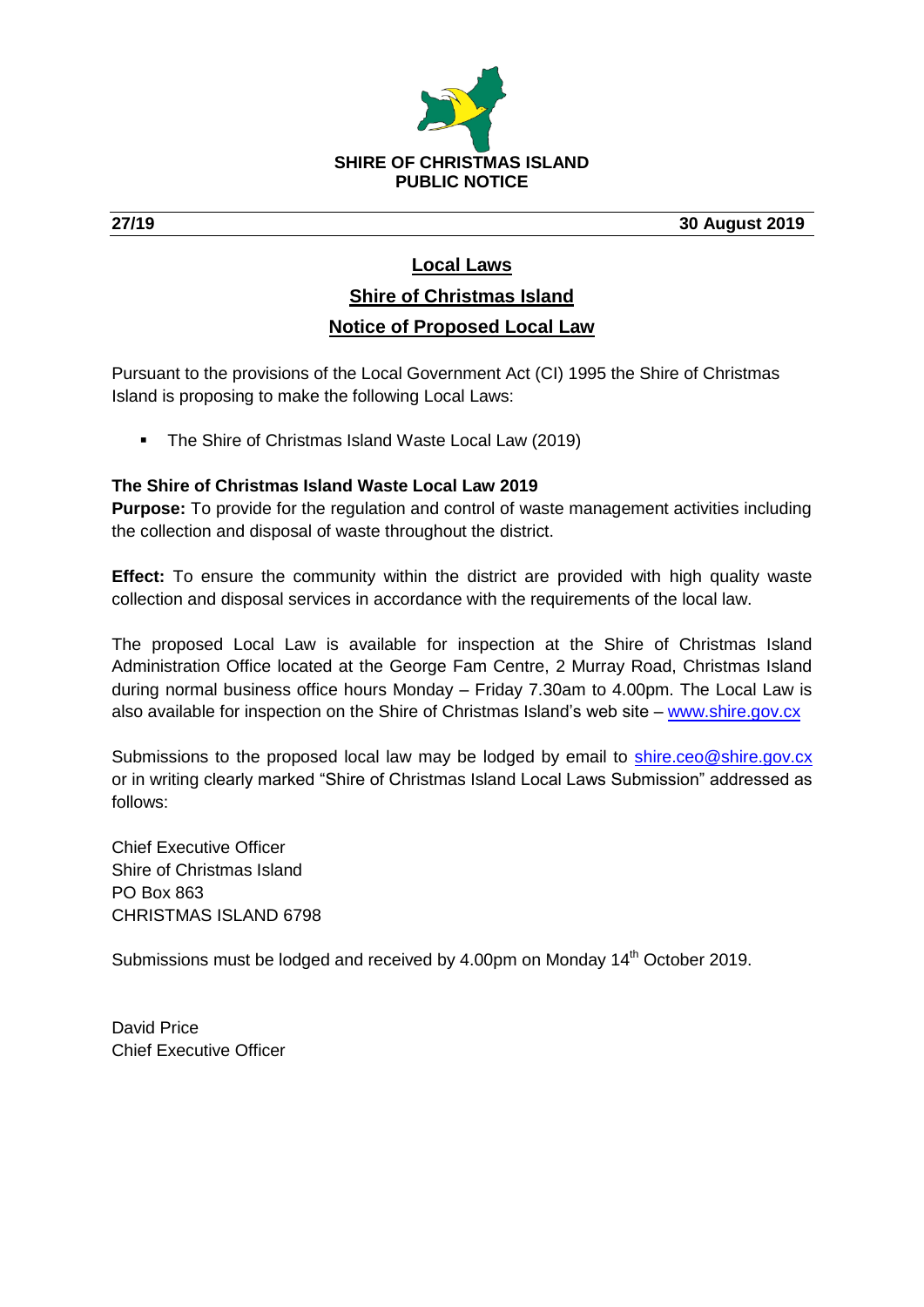

**27/19 30 Ogos 2019**

## **Undang-undang Tempatan**

# **Daerah Pulau Natal**

### **Notis Bahawa Cadangan Undang-undang Tempatan**

Menurut peruntukan Akta Kerajaan Tempatan (CI) 1995, Daerah Pulau Natal bercadang untuk membuat Undang-undang Tempatan berikut:

Undang-undang Sisa Tempatan Daerah Pulau Natal (2019)

#### **Undang-undang Sisa Tempatan Daerah Pulau Natal 2019**

**Tujuan:** Menyediakan peraturan dan kawalan untuk aktiviti-aktiviti pengurusan sisa, termasuk pengumpulan dan pelupusan sampah di seluruh daerah.

**Kesan:** Memastikan komuniti daerah mempunyai perkhidmatan pungutan dan pelupusan sisa yang berkualiti tinggi mengikut kehendak undang-undang tempatan.

Cadangan untuk Undang-undang Tempatan akan tersedia untuk pemeriksaan di Pejabat Pentadbiran Daerah Pulau Natal yang terletak di Pusat George Fam, 2 Jalan Murray, Pulau Natal semasa waktu kerja biasa Isnin - Jumaat 7.30 pagi hingga 4.00 petang. Undangundang Tempatan juga tersedia untuk diperiksa di laman web Daerah Pulau Natal – [www.shire.gov.cx](http://www.shire.gov.cx/)

Cadangan unruk undang-undang tempatan boleh dihantarkan melalui e-mel [shire.ceo@shire.gov.cx](mailto:shire.ceo@shire.gov.cx) atau ke alamat berikut dengan menandakan "Cadangan untuk Undang-undang Tempatan Daerah Pulau Natal " secara jelas:

Chief Executive Officer Shire of Christmas Island PO Box 863 CHRISTMAS ISLAND 6798

Cadangan mesti dihantar dan diterima pada 14 Oktober 2019 (Isnin), pukul 4.00 petang

David Price Ketua Pegawai Eksekutif